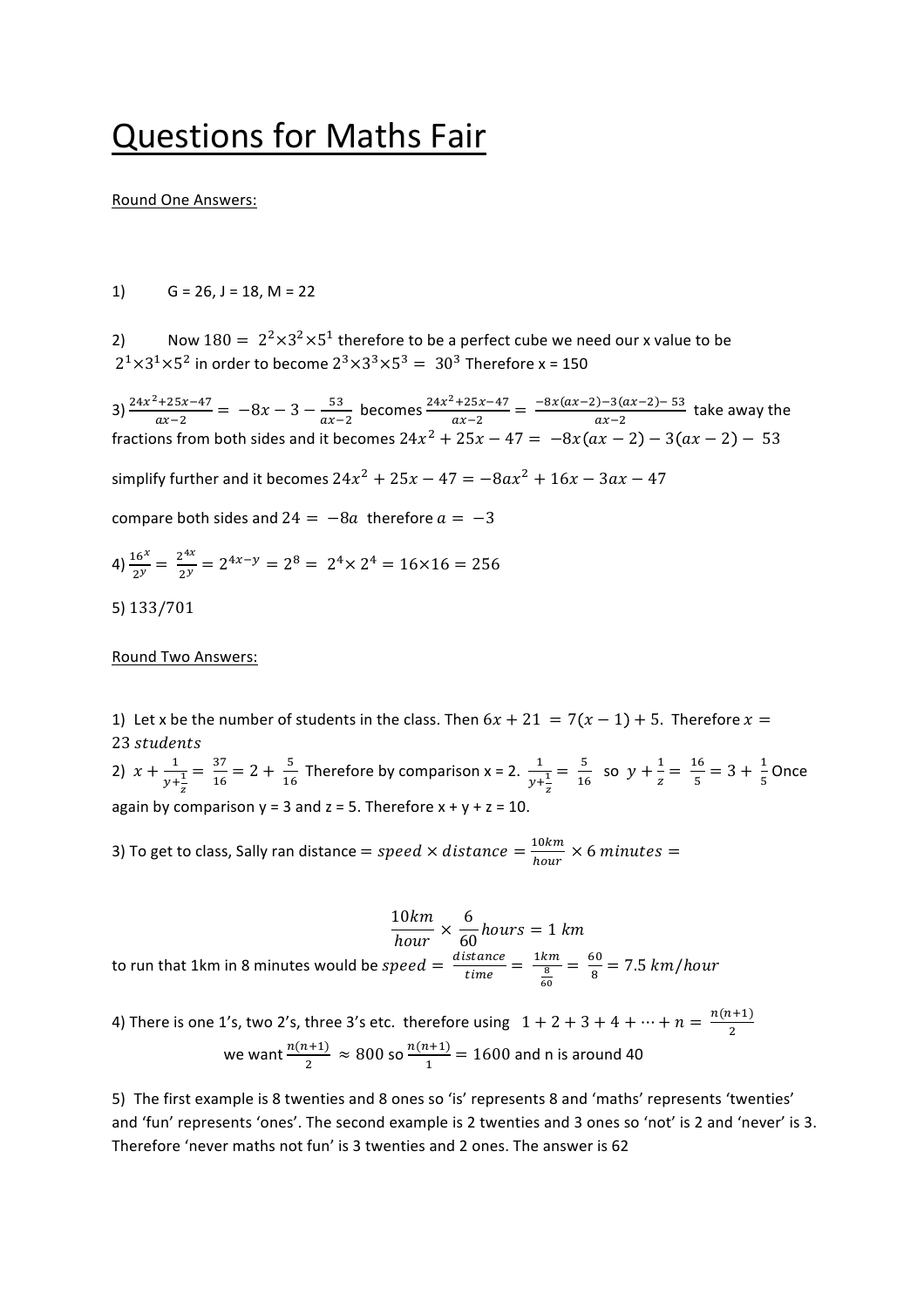# Round Three Answers:

1) 18 hours left on Friday and 19 hours on Saturday. Therefore it is 37 hours all together. There are 4 songs per hour. Therefore, he listens to 148 songs.

### 2) 36

3) If there is 1L of soda then 800ml is water. If 75% of the water is removed, then 200ml of water remains in the remaining 400mL. The concentrated soda will contain 50% water.

4) The car is travelling at 10km/h relative to the truck. To pass the truck time taken  $t =$ distance/speed =  $20m/10km/h = (20/1000km) / (10km/h) = (2060 \times 60)$  seconds / (1000 $\times$ 10)  $= 72/10 = 7.2$  seconds

5) In 10 minutes the minute hand will move 10 minutes, or  $\frac{10}{60}\times 360^\circ =\ 60^\circ\,$  In 10 minute the hour hand will move  $\frac{1}{6} \times \frac{1}{12}$  $\frac{1}{12}$  × 360° = 5° The angle between the hands will be  $90^\circ + 5^\circ - 60^\circ = 35^\circ$ 

#### **Round Four Answers**

1) The maximum number of bags that contain 4 Candy bars is 7

2) Treat the inside of the graph like 4 triangles. Since they are symmetric, they have they same areas.  $\frac{8\times8}{2}$  = 4×32 = 128

- 3) He is 3km away from the docks.
- 4) Michael can ink all the pages up to page 129
- 5)  $7^4 = 2401$  which finishes with a 1, since 4 is a factor of 2016,  $7^{2016}$  also finishes with a 1